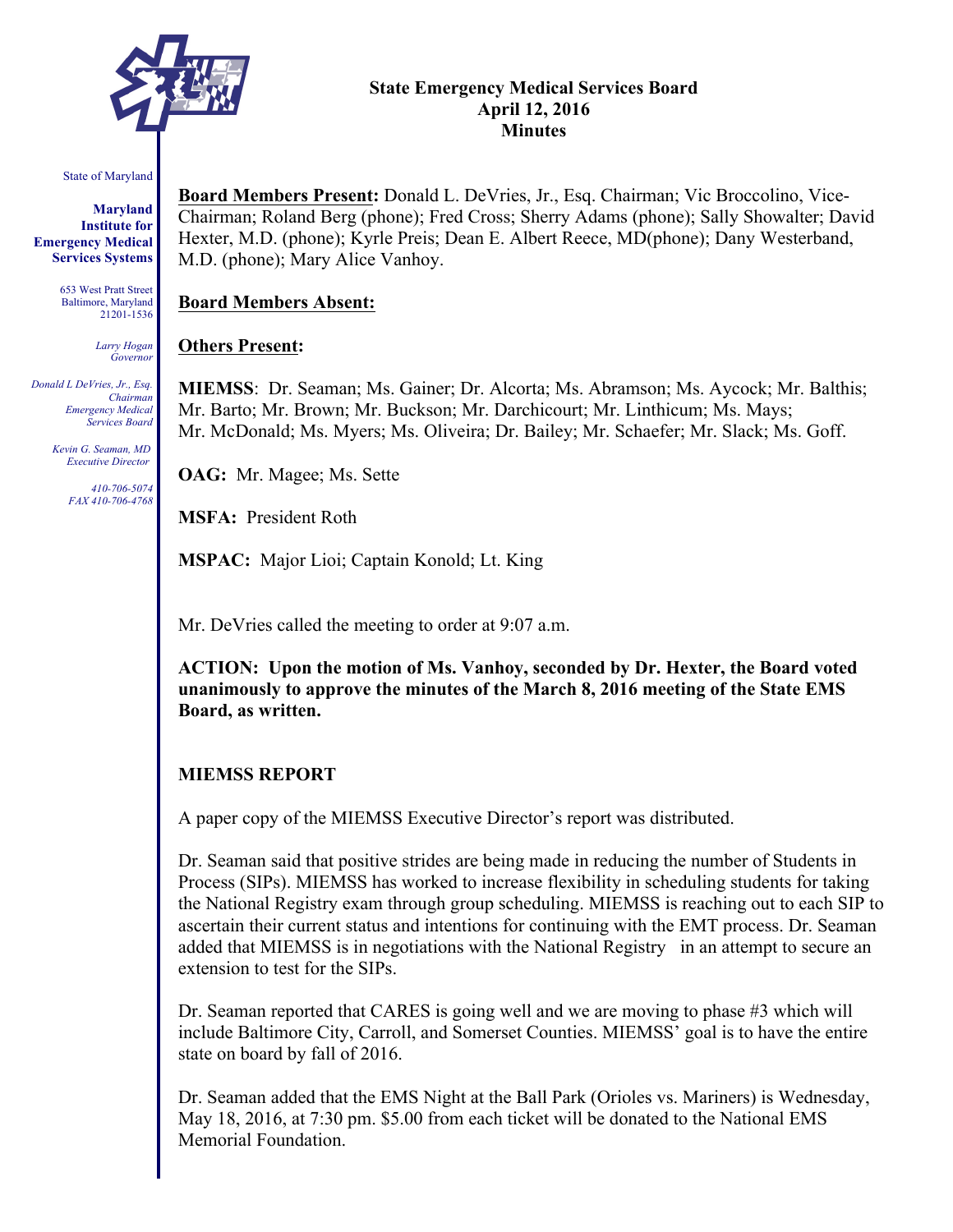# **Legislative Update**: Ms. Gainer

A paper copy of the MIEMSS Legislative update was distributed.

Ms. Gainer said that the 2016 session of the Maryland Legislature ended at midnight yesterday and the next Legislative session will begin on January 11, 2017.

Ms. Gainer reported that the Department of Legislative Services (DLS) current projection for the MEMSOF had indicated the last year of solvency will be in 2019. The Joint Chairman's report has directed that the EMS Operations Fund be audited by December 2016 and once every three years thereafter.

Ms. Gainer and Ms. Myers discussed the "Freestanding Medical Facilities – Certificate of Need, Rates and Definition" legislation, which allows hospitals wishing to convert to Freestanding Medical Facilities to do so without a Certificate of Need (CON) under certain circumstances. Because of the potential impact of such conversions on EMS services, pre-hospital emergency care, and the statewide EMS System, the legislation requires that the EMS Board must determine whether the proposed conversion will "maintain adequate and appropriate delivery of emergency care within the statewide emergency medical services system." The Board's finding would be reported to the Maryland Health Care Commission which would make the determination of whether to require a CON in order for the conversion to occur.

The Board discussed the potential impact of the bill on EMS operations and hospital surge capacity.

Ms. Gainer thanked everyone for their collaboration and assistance during the 2016 legislative session.

# **SEMSAC**

Mr. Berg announced that Dr. Faden will be stepping down as the Director of the National Study Center (NSC), as his responsibilities as Director of the Shock, Trauma and Anesthesiology Research organized research center (STAR-ORC) have expanded. The NSC serves as the research arm for the STAR-ORC, the R Adams Cowley Shock Trauma Center and the Maryland Institute for Emergency Medical Services Systems, and provides research and educational support to faculty and students of the School of Medicine. A nationwide search will begin for a new NSC Director.

Mr. Berg said that the BLS Committee had discussed requirements for reciprocity of EMTs.

The Montgomery County FRS proposed pilot protocol for alternate destinations has been tabled for more study.

The IT outage recently suffered by MedStar Health was discussed.

# **MSPAC:**

Major Lioi said that the Flight Training Device (FTD) remains under construction. Pre-delivery inspection is tentatively scheduled for July 2016. A new imaging system is being employed by Agusta Italy, which has delayed preparation for pre-delivery inspection. This delay in acceptance testing is not anticipated to affect the actual delivery tentatively scheduled for late-July 2016. MSPAC has contacted the FAA in order to begin the process to apply for certification of the FTD once operational. Major Lioi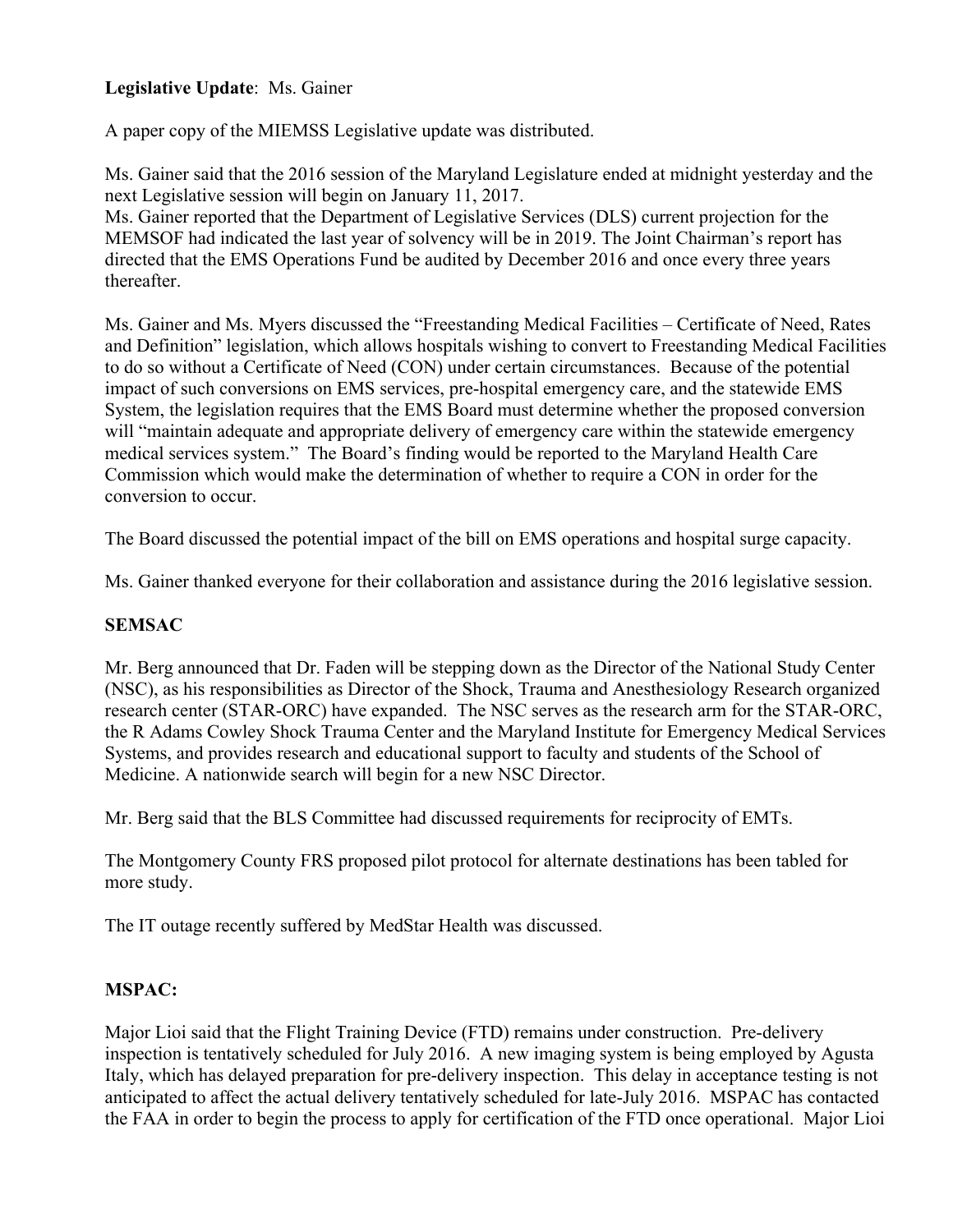reported that the Board of Public Works approved the project on March 23, 2016. The Department of General Services is finalizing the permit process and the notice proceed was granted on April 7, 2016.

Major Lioi added that the Request for Proposals for the master services agreements for heavy maintenance on the AW-139 airframes has been submitted to the Department of Budget and Management (DBM). On March 21, 2016, DBM met with MSP and the consultant to reconcile all proposed changes. It is anticipated that solicitations will be sometime in July 2016.

Major Lioi said that the season for strategic forward deployments is fast approaching. MSPAC Flight Operations is preparing for the Trooper 1 deployments to Harford County Airpark for peak periods beginning on or about April 15, 2016. Trooper 4's peak period deployments to Ocean City are anticipated to begin during the Memorial Day weekend. Forward deployments have proven beneficial for reducing response times to areas of peak volume of requests.

# **MSFA:** President Roth

President Roth said that he is unaware of any additional jurisdictions willing to use EMRs on ambulances. President Roth has requested that all member companies provide a status list of their students in process.

President Roth gave an overview of the bills of interest during the 2016 legislative session.

President Roth said that the MSFA Convention is scheduled for June 18 – 24, 2016 at the Ocean City Convention Center and highlighted some of the events that will take place during the convention. President Roth said everyone is most welcome to attend.

President Roth said his last MSFA Executive Committee meeting as MSFA President is April 16 & 17, 2016 at Level VFC. Mr. Roth added it is great to know that the partners are all working collaboratively in serving the best interest of the citizens of Maryland.

Mr. DeVries congratulated President Roth on a successful legislative session.

# **OLD BUSINESS**

30.02.02 Licensure and Certification Testing Time Regulation Change

Ms. Sette said that the Licensure and Certification Time Regulation Change removes certain time limitations for BLS testing. The regulation was published in the *Maryland Register* with no comments received. Ms. Sette submitted for final approval.

# **ACTION: Upon the motion of Dr. Hexter, seconded by Chief Preis, the Board voted unanimously to approve the regulation as written.**

Queen Anne's Freestanding Medical Facility Pilot Transport of Priority 2 Patients -- Final Report Dr. Alcorta complimented Ms. Vanhoy and Mr. Wheatley on their dedication to this program and gave an overview of the pilot. Individual aspects of the pilot were discussed. Dr. Alcorta submitted a copy of the final pilot protocol report.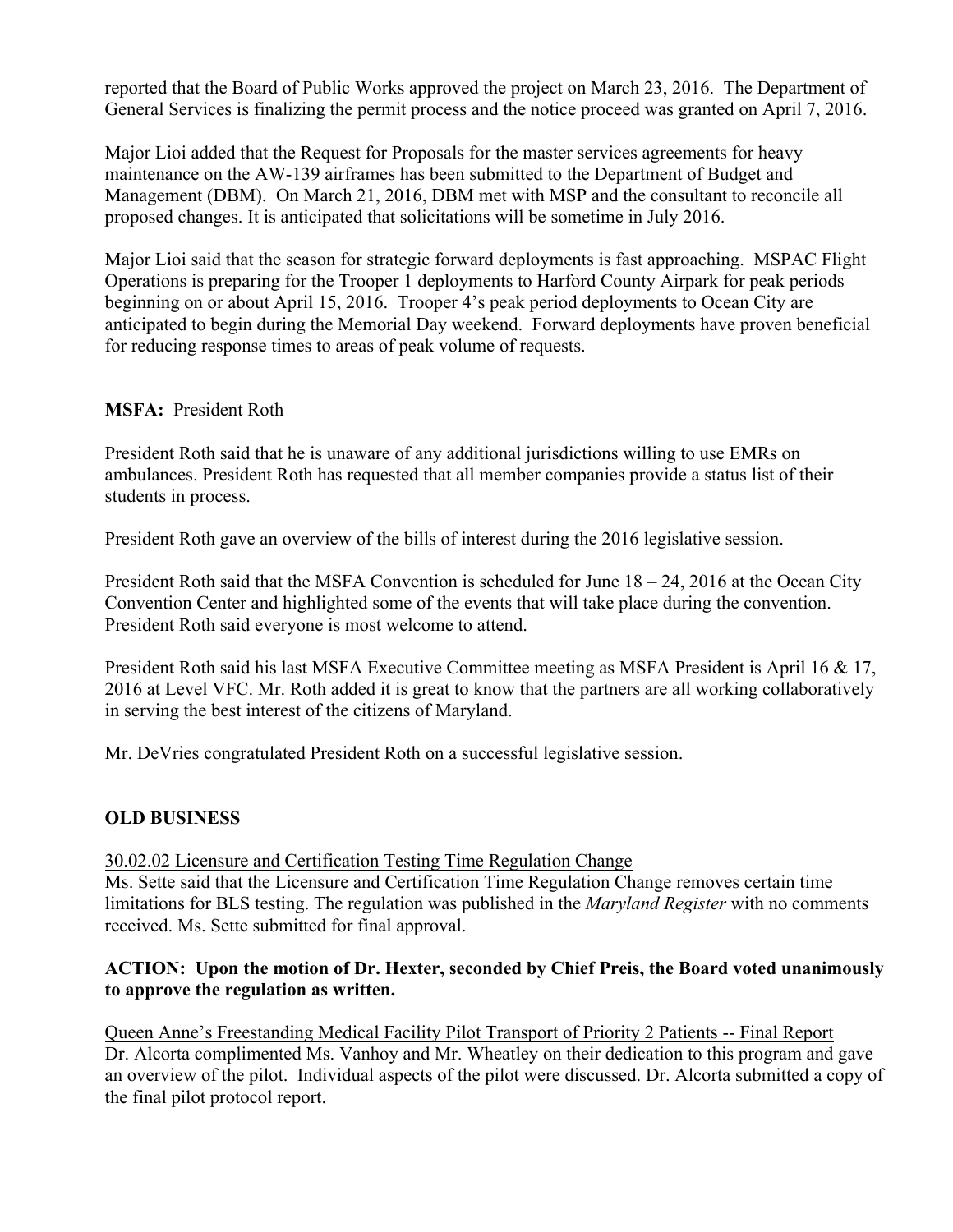#### Alternate Destination Protocol

Dr. Alcorta said that after internal and external comments received, MIEMSS is working with Montgomery County FRS to make revisions in the proposed document.

# **NEW BUSINESS**

Maryland Medical Orders for Life-Sustaining Treatment (MOLST) A copy of the MOLST with highlighted revisions was distributed for review.

Dr. Alcorta gave an overview of the four proposed modifications to the MOLST and said the Board of Physician had approved the revisions. Dr. Alcorta asked the Board for approval of the modifications to the MOLST.

# **ACTION: Upon the motion of Ms. Showalter, seconded by Chief Preis, the Board voted unanimously to approve the changes to the MOLST.**

#### 30.03.06.02 Base Station Regulations

A copy of the Base Station Regulations highlighting proposed changes was submitted for review.

Ms. Aycock said that the changes to the regulations add greater specificity to the requirements for designation of hospital base stations. The changes were vetted by MIEMSS, Regional Medical Directors, Base Station Medical Directors, ED Medical Directors and Base Station Coordinators with very few comments.

#### Hospital IT Outages

Dr. Alcorta introduced Mr. Linthicum, MIEMSS Director of Emergency Operations, and Mr. MacDonald, MIEMSS Information Security Officer.

Dr. Alcorta highlighted the events surrounding MedStar Health's hospital computer outages after a cyberattack on its systems. Dr. Alcorta said that this was a "ransomware" attack intended to hold MedStar's computers hostage. MedStar said no patient care information had been compromised and was able to continue providing patient care using paper systems. MedStar's IT professionals continue working to rid the network of malicious computer software present on its system.

Dr. Alcorta said that, at the same time, several Hopkins facilities IT systems had also gone down for about 15 minutes; however, that outage was not a cyberattack

MIEMSS is working collaboratively with DHMH on an After Action process and will be working on best practices for any future similar scenarios.

Mr. MacDonald gave a history of ransomware viruses and how they are usually from foreign countries demanding untraceable bitcoins as ransom payments. He said it is can sometimes be easier and cheaper for entities to pay the ransom in order to regain control of their IT systems quickly. Mr. MacDonald recommends good cyber hygiene by patching often, backing-up daily, registries and end-of-life software and hardware replacement.

Mr. Linthicum added that during the MedStar outage, hospitals were requested to refrain from using yellow or red alert status, and non-MedStar facilities were asked to surge their capabilities to accommodate more patients. MIEMSS will be reporting on the alert numbers during this incident at the After Action meeting. Another aspect of the situation was that our Federal partners were asking for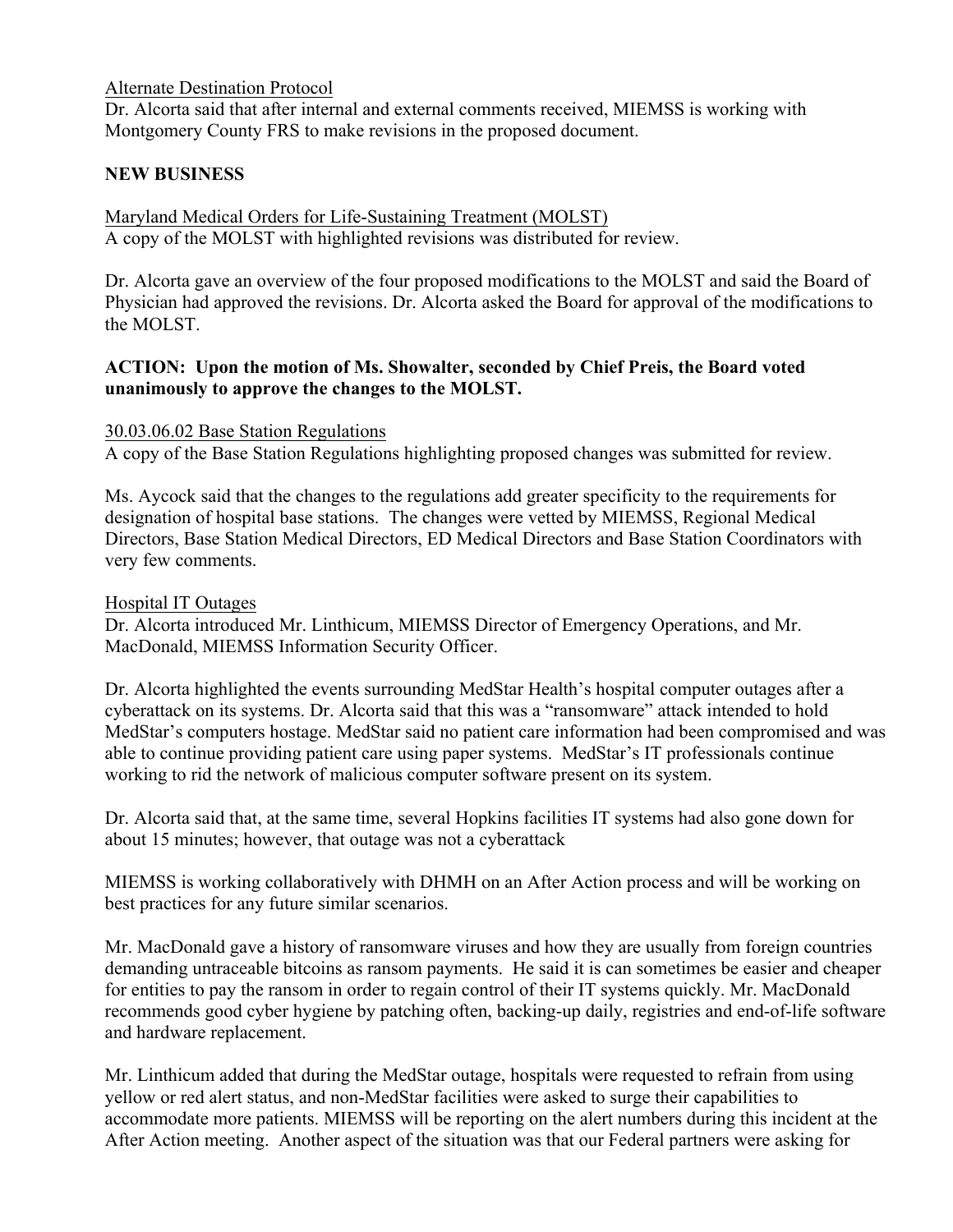information on Maryland hospital bed capacities in preparation for the Nuclear Summit in Washington DC.

# MIEMSS New Licensure System

Ms. Oliveira gave an overview of the new Licensure System and said that this is a web based system designed by ImageTrend which will be more efficient and user friendly. Benefits will include a completely automated applications process for providers. There will be a dedicated telephone number and email address for user support. Paper applications and processing will still be available for those who are more comfortable with that process.

MIEMSS has sent notices that providers should log in to the system to assure that their provider information is correct prior to the migration to the new licensure system.

# **Upon the motion of Mr. Broccolino, seconded by Ms. Vanhoy, the Board voted unanimously to adjourn to closed session.**

The purpose of the closed session was to carry out administrative functions under State Government Article §10-502 (b), to obtain legal advice from counsel under State Government Article § 10-508 (a) (7), and to discuss certain site reviews and maintain certain records and information in confidence as required by Health Occupations Article §14-506 (b) under State Government Article § 10-508 (a) (13).

# **In Closed Session:**

**Board Members Present:** Donald L. DeVries, Jr., Esq. Chairman; Vic Broccolino, Vice-Chairman; Roland Berg (phone); Fred Cross; Sherry Adams (phone); Sally Showalter; David Hexter, M.D. (phone); Kyrle Preis; Dean E. Albert Reece, MD(phone); Dany Westerband, M.D. (phone); Mary Alice Vanhoy.

#### **Board Members Absent:**

# **Others Present:**

**MIEMSS**: Dr. Seaman; Ms. Gainer; Dr. Alcorta; Ms. Abramson; Ms. Aycock; Mr. Balthis;; ; Ms. Oliveira;; Mr. Schaefer; Ms. Goff.

**OAG:** Mr. Magee; Ms. Sette

# **In closed session the Board:**

- 1. Discussed an educational program;
- 2. Discussed Primary Stroke Center re-designations;
- 3. Reviewed EMS provider disciplinary actions; and
- 4. Discussed National Continued competency Program (NCCP) Renewal Model Overview.

#### **The Board returned to open session.**